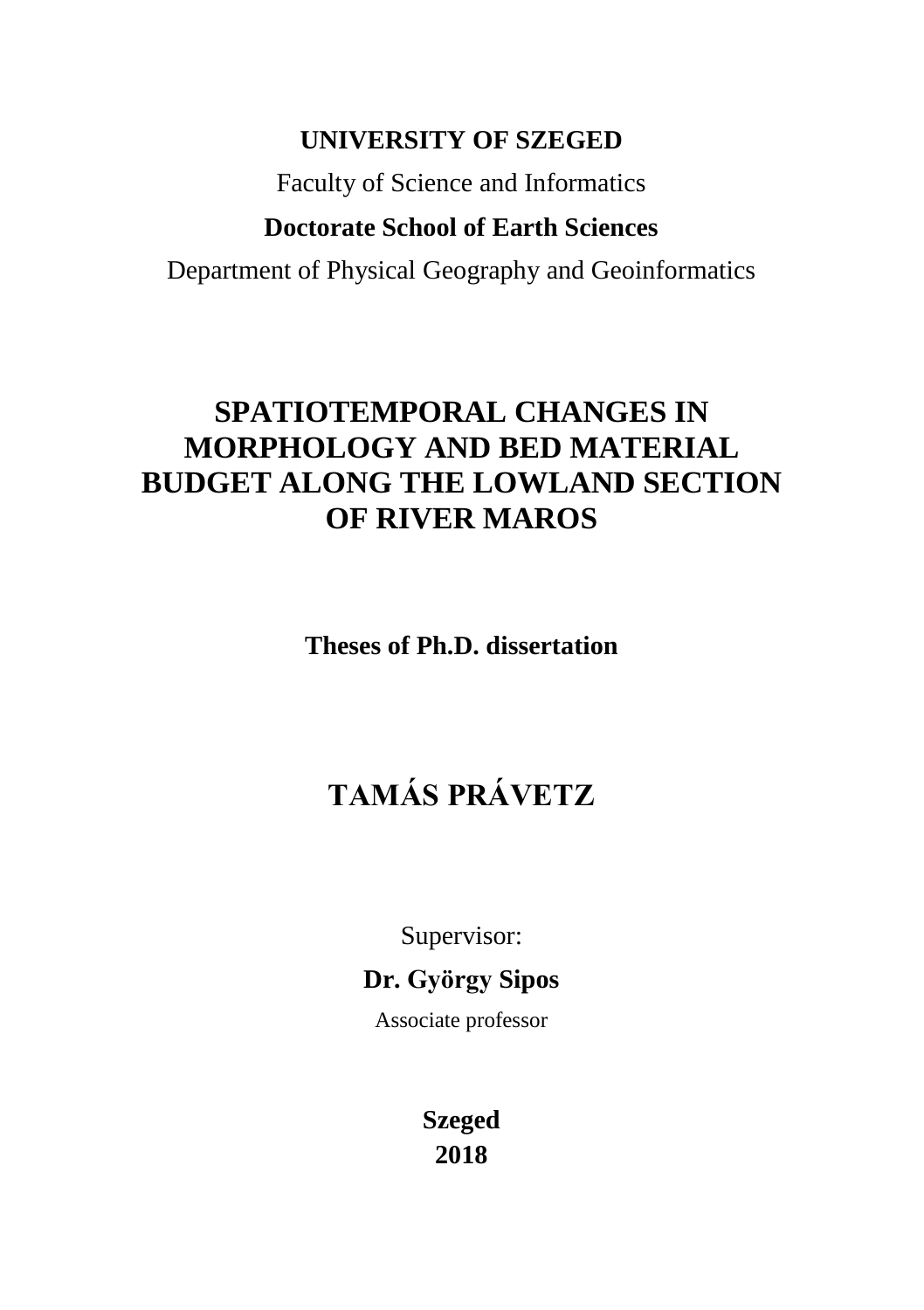#### **1. Introduction, aims**

Besides natural processes, river morphology and sediment regime are highly influenced by anthropogenic activities which have increasing impact on fluvial systems. Due to these interventions dynamics and spatial extent of fluvial processes can change, which can result in environmental and social conflicts. Therefore, the assessment of the influencing factors and the determination of the preliminarily risks are important. Due to the bedload, composed mainly of sand and gravel, and high slope, River Maros can change rapidly. Previously river regulations, nowadays gravel and sand quarrying from the riverbed are the major anthropogenic interventions on the river. However, the impact of mining activity on river morphology and bedload sediment regime is less known. Based on the above mentioned, the main goal of the research is to determine the bed material budget using hydromorphological surveys along the Hungarian and Romanian lowland sections of River Maros, where intensive sediment quarrying can significantly influence natural processes.

To reveal the above mentioned problems the following aims were identified:

- assessment of the longer-term alterations in riverbed morphometry on the entire lowland section in the past century, investigation of the impact of quarrying on the changes of centerline and channel width
- surveying methodology development to monitor longer-term bed material budget changes
- determination of short term changes in riverbed morphology, quantification of bar development along the longitudinal section
- evaluation of different riverbed dynamics observed along the longitudinal section in terms of the effects of sediment extraction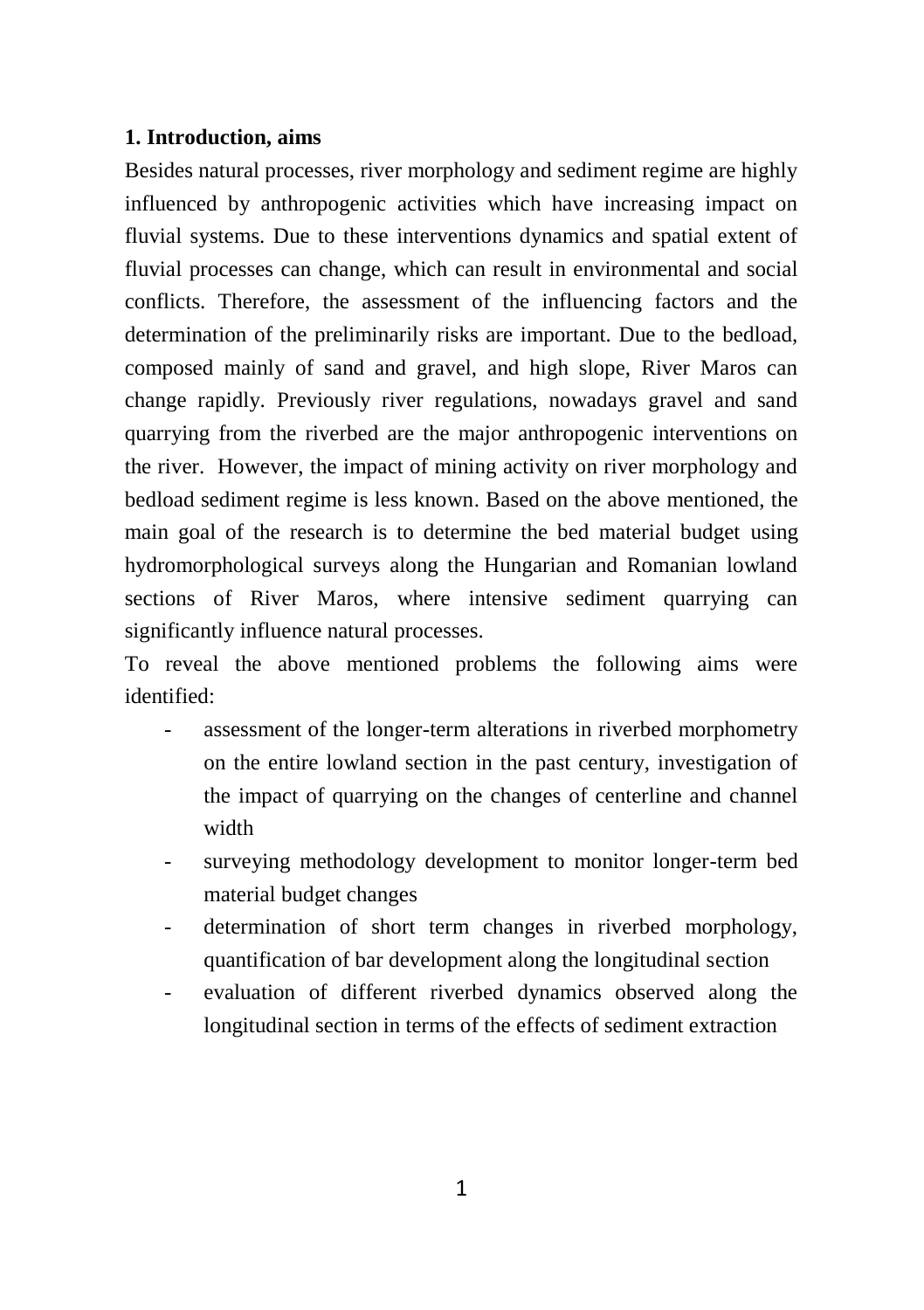#### **2. Study area**

The study area is the lowland section of River Maros, having a length of 175 km, from which 22 km is the common Hungarian-Romanian border; 28 km river section is located in the territory of Hungary and 125 km in Romania. River Maros has a relatively high slope, even on the whole lowland section (10-40 cm/km). Along the longitudinal section of the river, and also on the investigated section, incision and depositional sections vary (Török 1977, Andó 2002, Molnár 2007).

There are usually two main flooding periods on the river: the first one occurs in early spring due to snow melting, the second one is due to the late spring or early summer rainy weather. The floods proceed rapidly within even 20 days; longer floodings are characteristic near the river mouth due to the backwater effect of River Tisza. Flood recurrence interval was between 5 and 15 years in the past 40 years (Andó 2002, Urdea et al. 2012). After floods low water is characteristic for the rest of the year, and low-water periods can last for 10-11 months. Mean and bankfull water level is 36 cm and 310 cm at Makó gauge station, respectively. The highest and the lowest water levels were 625 cm and -113 cm, respectively. The mean and bankfull discharges of the river at Makó are 160 m<sup>3</sup>/s and 850 m<sup>3</sup>/s, respectively. At floods the discharge can reach  $1600-2400$  m<sup>3</sup>/s, while at low-water periods it is approximately 20-30  $m^3/s$ , thus the river fluctuates considerably (Sipos és Kiss 2003, Fiala et al. 2007, Urdea et al. 2012). River Maros transports significant amount of suspended (8.3 million t/year) and bedload (28 000 t/year) sediment (Bogárdi 1971). River regulation in the 19-20th centuries greatly affected the river development and as a result of the 33 cutoffs the length of the lowland section decreased from 260 km to 175 km between Lipova and Szeged. A positive result of the interventions was the decreasing duration of flooding, however, in parallel slope and stream power of the regulated river increased. Incision processes and later increasing channel width due to lateral erosion were observed, however, nowadays, the channel is narrowing, and the bar and island formation is still characteristic (Fiala et al. 2006, Urdea et al. 2012). Following the river regulation works, the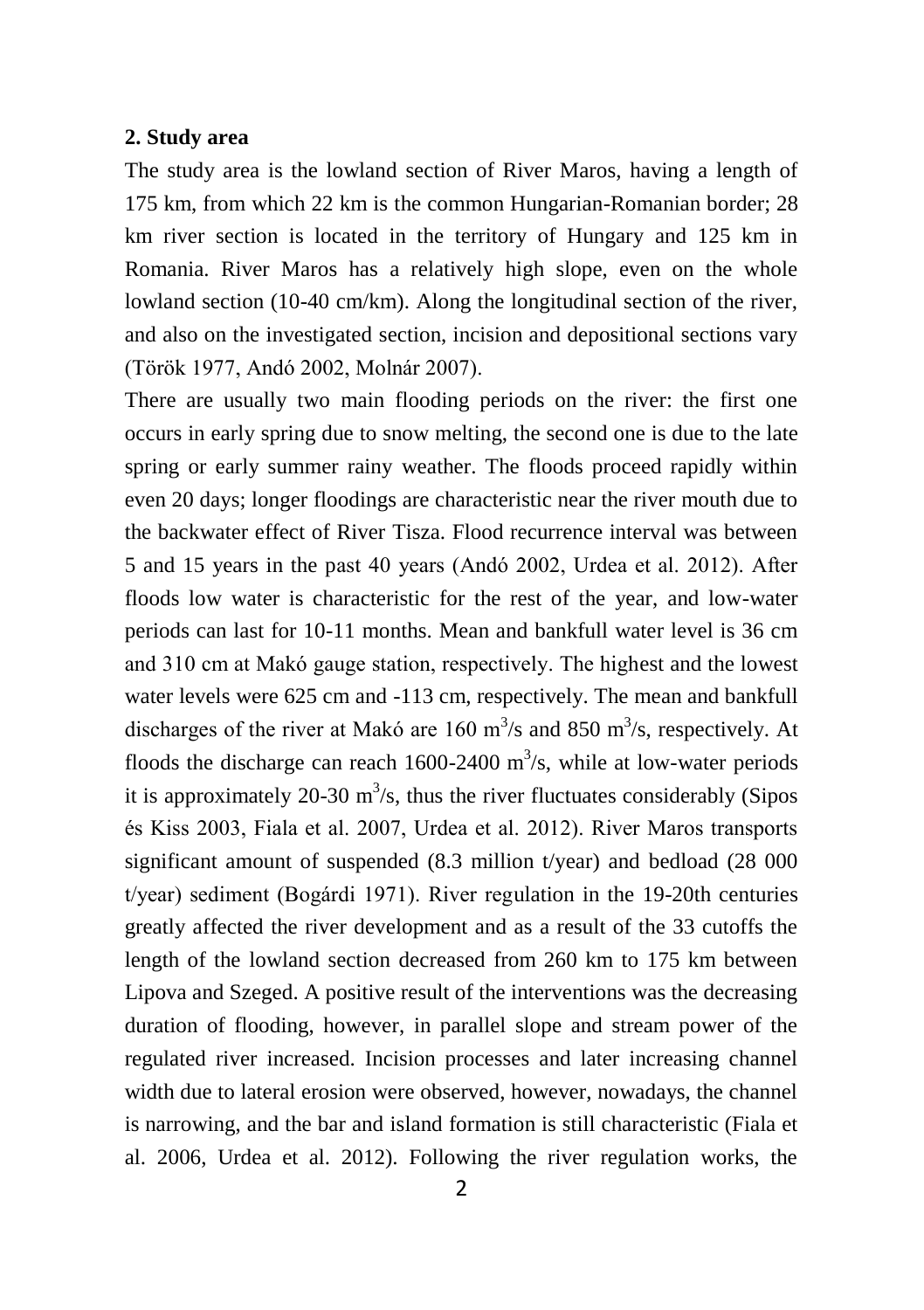intensive sand and gravel quarrying from the riverbed is the most import driver of morphological changes. The mining activity has been characteristic on the waterflow since the 1970-1980s, and it became very significant on the section upstream of Arad from the 2000s (Urdea et al. 2012).

In the research the assessment of longer-term alterations was performed on the whole lowland section of River Maros, the investigation of the hydromorphological changes was carried out on 5 smaller study areas. The surveyed areas were adjusted to the river section between Mândruloc and Cicir, mostly affected by in channel mining. The first site at Lipova is located in a meander upstream of the major sand exploitation on the river. The second site at Arad is directly downstream of the excavations. The other sites at Pecica, Seitin and Apátfalva are located at increasing distances from the main exploitation area. The length of the investigated sections was between 1.2 and 2 km. Their morphology is similar in the sense that each includes a riffle section (a complex of bars and/or islands) and an adjacent pool section above and below.

#### **3. Methods**

In my research the assessment of longer-term changes was carried out for the alluvial Maros. Mean channel width and centerline length changes were investigated after the river regulations, which can be highly affected by anthropogenic interventions and the resulted semi-anthropogenic processes. 4 map series from 1910, 1953, 1960 and 1982 and aerial photograph series from 2006 were applied for the evaluation. Based on the digitalised bank lines centerlines were obtained using an ArcGIS model. Based on the centerline, cross-sections at 100 m distances were inserted on the centerline using a PostGIS based SQL script that I modified. The cross-sections were cut off by the bankline to determine river width at the given points. The assessment of the changes of the cross-sections and the centerline was carried out for 1km long sections assigned based on the river directions before the river regulation works.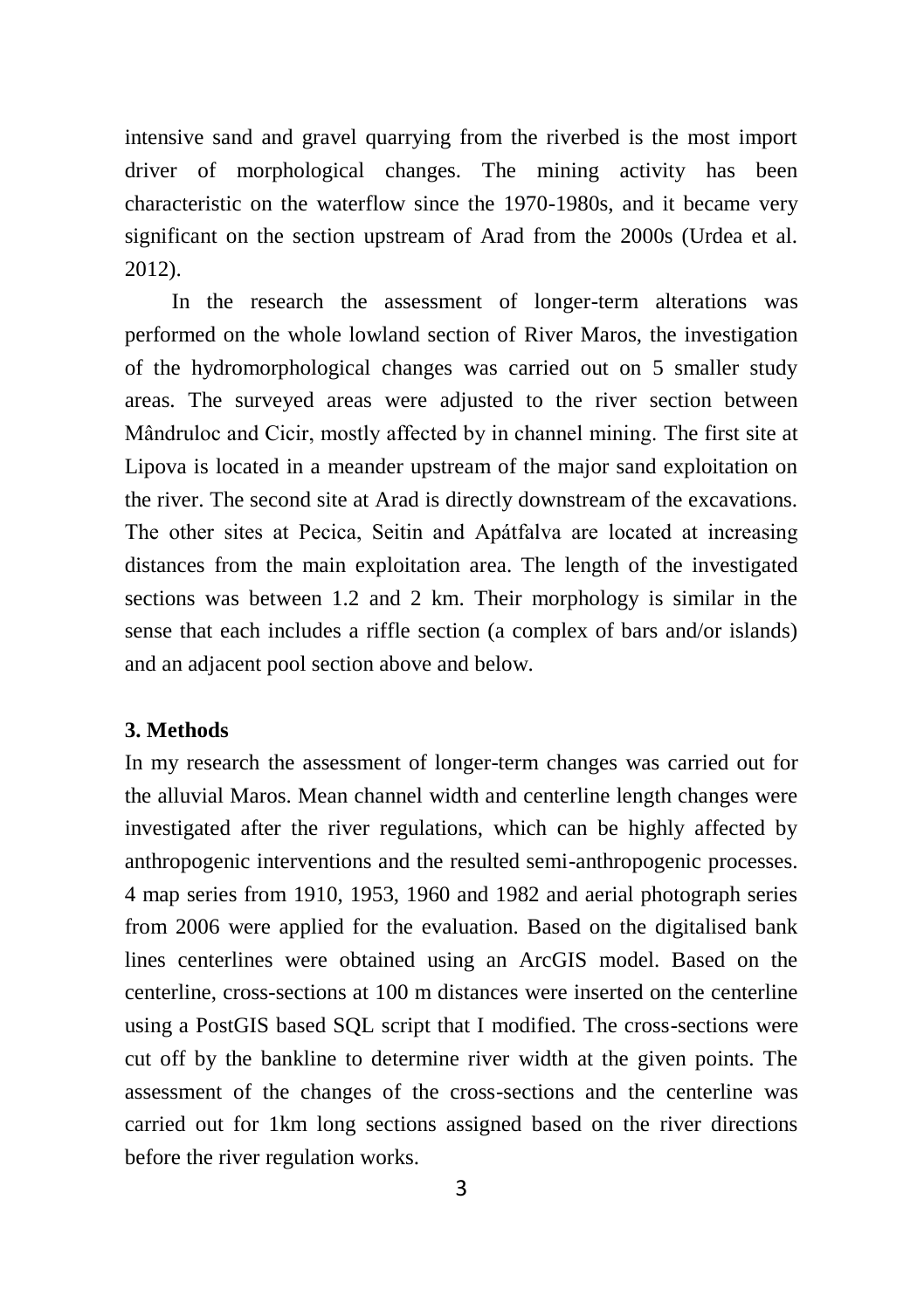Hydromorphological surveys were carried out at 5 study areas (Lipova, Arad, Pecica, Seitin and Apátfalva) to determine the current tendencies. Surveying was performed after a high-water period in spring and a low-water period in autumn each year. At Apátfalva further measurements were also carried out within a period to assess the impact of smaller flood waves. Cross-sections were allocated to represent variable morphology within a site and the distance between two cross-sections did not exceed the half of the river width. The average distance between crosssections was 40 m. During the further surveys the same longitudinal and cross-sections were remeasured. The tracking of cross-sections was carried out with Trimble Juno navigational GPS with a spatial accuracy of 2-5 m. For surveying underwater sections a light weight motor boat equipped with a Rio Grande ADCP was used, and for tracking geodetic GNSS receiver was applied. Depth data was recorded at 1.5 m in average at the given speed of the boat. In low-water periods exposed parts of the channel were surveyed with total station at every 5 meters. Data processing had more steps. Raw data were normalised to the same reference level. Data from the total station did not require further processing, since they reflected the absolute height of the riverbed. Depth data from ADCP measurement had to be converted to absolute height data using the surface coordinates provided by the RTK GPS. Digital elevation models (DEM) were set up for all study areas in ArcGIS, serving the base for further evaluation. Based on the final DEMs morphological changes of the study sections were assessed and volume deviations were computed based on the subset of the relevant models to quantify erosion and accumulation. The resulted volumetric difference was considered as a net change, which demonstrates if erosion or accumulation occurred on the investigated section. Since erosion or accumulation results in bed material budget changes, thus the overall or absolute change determined the amount of minimum transported bed sediment. The mean height of the cross-sections was determined to reveal the variability of the river bed morphology.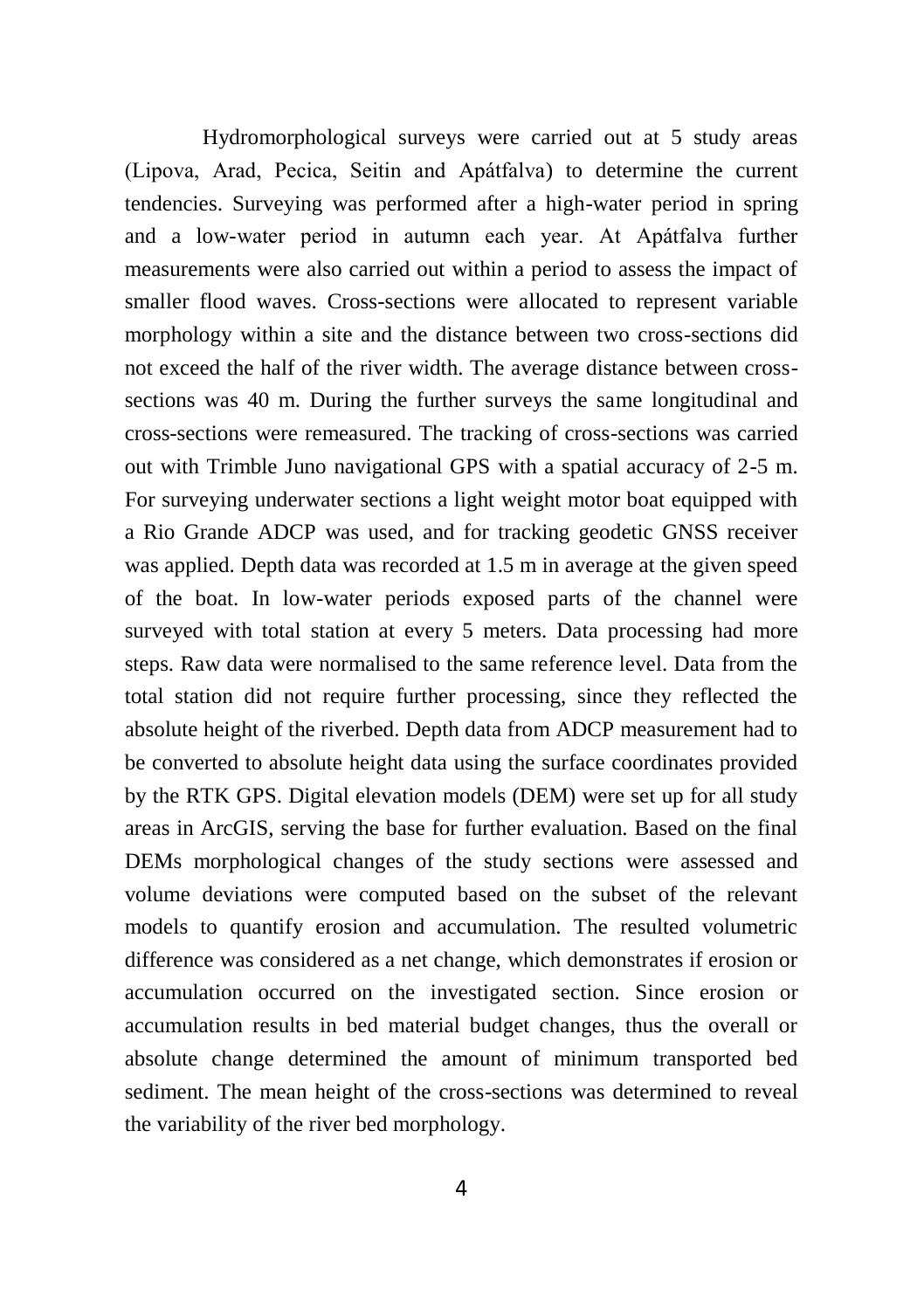#### **4. Results**

#### **4.1 Longer-term channel development**

1. The most significant increase in centerline length can be observed in case of the meanders downstream of Pecica, where the river did not follow the direction of the cutoffs. It started meandering and it has been continuously developing. For the end of the investigated period, section length increased by 16% here. Centerline length increased more significantly in case of meanders near the river mouth, at Lipova and Mondorlac  $(+200 - +600)$  m/sector). The change is due to natural reasons in the first two cases, however, in the latter one mostly the mining activity contributed to the more rapid development due to the weakening of river banks.

2. The decrease of the centerline length was characteristic for only shorter river sections, mostly related to the cutoffs of the meanders. For these meanders, the assessment revealed a decrease of approximately 500 m.

3. Between 1910 and 2006 centerline length increased continuously on the whole lowland section. It has changed from 164.8 km to 174.5 km, which means an approximately 6% increase. The main reason for the changes is the active development of the meanders, the rate of which exceeded the shortening due to the anthropogenic cutoffs.

4. The increase of channel width on the lowland section of River Maros was the most significant in case of the sections downstream of Pecica and Arad, and in the sector near Mondorlac. The reasons for the changes are the active development of the meanders and the extraction of the bank material. The increase of some investigated sections exceeds the rate of change for the whole lowland section by 200% on average.

5. The decrease of the mean channel width was characteristic for the Hungarian and near-border morphological units of the lowland section, where the rate of change was 80% higher compared to the whole lowland section on average. Further channel narrowing occurred at Mondorlac morphological unit at the end of the investigation period, and the rate of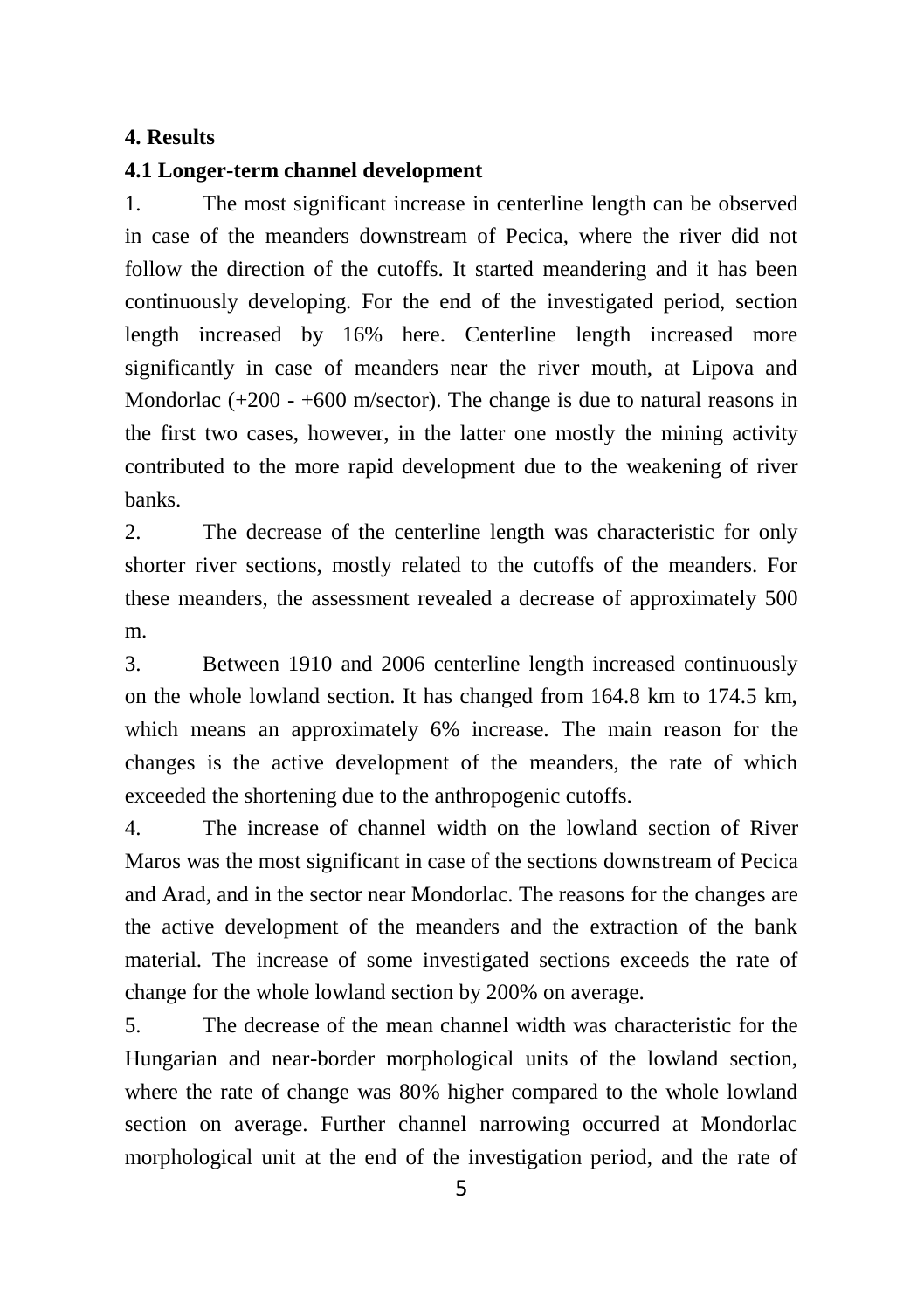change is similar to the above mentioned increase (200%). The main reason for the significant decrease can be the declining gravel and sand quarrying.

6. A 18% decrease of the mean channel width can be observed for the whole lowland section on average comparing the maps from 1953 and 2006. Increase occurred only on smaller river sections e.g. downstream of Seitin, at Pecica or at sections significantly modified by the mining activity.

7. Based on the rate of change in centerline and mean channel with, the entire Hungarian section, the border section, the near-border section in Romania and the morphological units upstream of Pecica can be considered more stable, characterised by slight changes. Dynamic sections, characterised by moderate changes are the meandering section downstream of Pecica, the section upstream and downstream of Arad and some sectors near Seitin.

8. Based on the current tendencies, the decline of the channel width and the increase of the centerline length, mainly due to the meandering character after the cutoffs, can continue in the future. However, the speed of the processes can be influenced by anthropogenic activities. As a result of the decreased sediment amount due to gravel and sand quarrying, the active meander development is accelerated by the lateral erosion.

#### **4.2 Short term changes in morphology and bed material budget**

9. Measurement and evaluation uncertainty was assessed using repeated measurements on representative sections of River Maros. The deviations of bed material budget, normalised to 1 river km (rkm), were 600 m<sup>3</sup>/rkm and 1462 m<sup>3</sup>/rkm at Apátfalva and Arad, respectively, while at Pecica and Lipova the deviation was more than two times higher (3600 m<sup>3</sup>/rkm). Considering all studied sections mean volumetric deviation was  $2300 \text{ m}^3/\text{rkm}$ . Thus, it can be regarded as the overall uncertainty of surveys at the present environment and measurement setting due to improper tracking of survey lines and the measurement inaccuracy of the applied devices.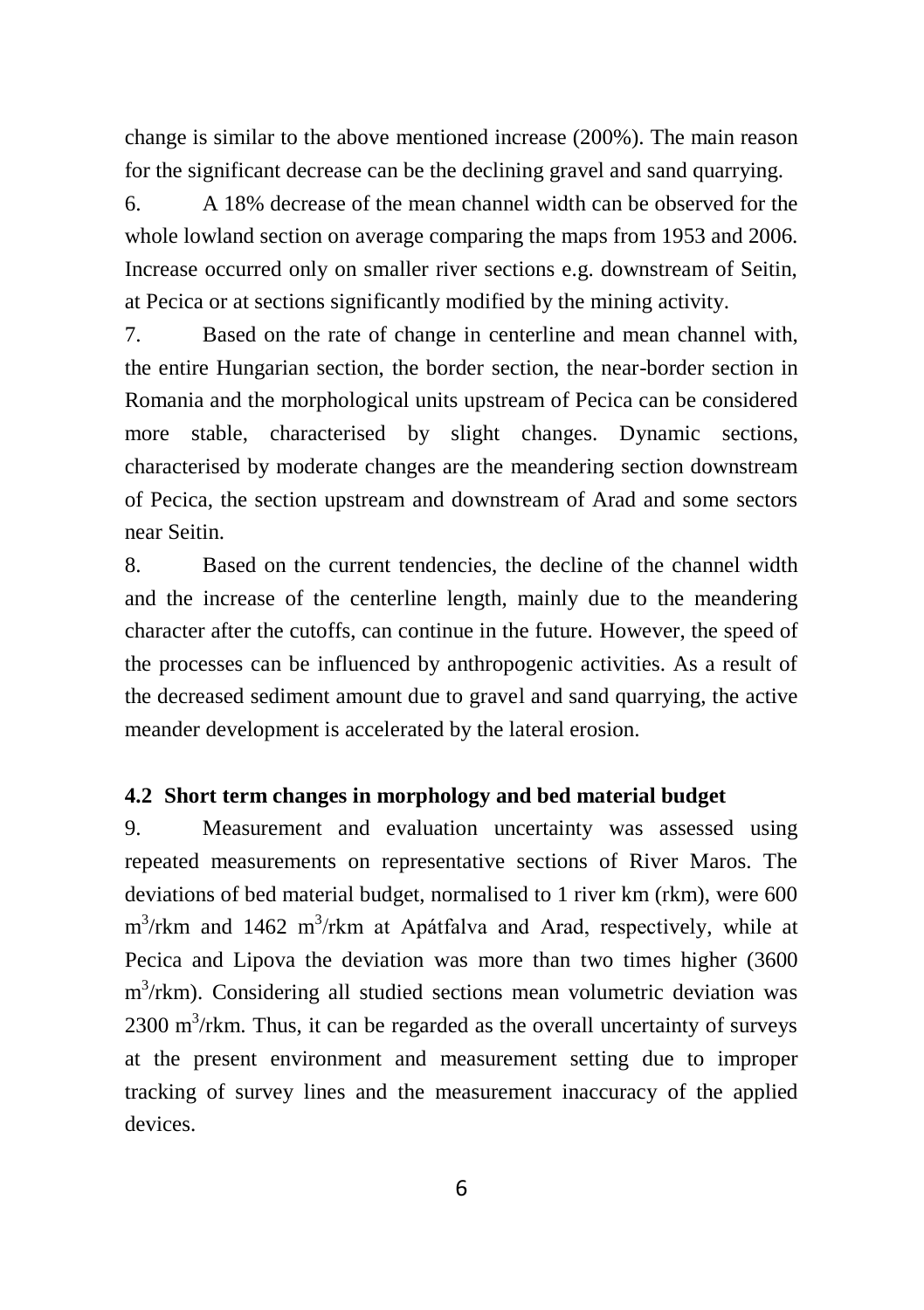10. Based on the repeated measurements on representative sections, the mean horizontal difference of survey tracks was 3-4 m, which is in correspondence to the accuracy of the navigational GPS (2-5m). Measurement accuracy was smaller using ADCP compared to RTK GPS, which can also cause differences (average  $+/-$  7 cm) in the mean elevation of the same profiles. The reasons for the higher volumetric differences are primarily the sections located at near-bar position. Therefore, the most accurate tracking is of high importance. Furthermore, ACDP has to be installed on the motor boat in the same way during the consecutive measurements, the weight distribution on the boat has to be kept in balance and the survey speed has to be the same.

11. Bed morphology at the Lipova study section can be considered stable; the bar size changes only slightly and the alterations have a periodic character. The mean width of the mid-channel bar and the length of the point bar do not change in the whole studied period. The changes in mean bar length and width are 15 m between two measurements; the mean bar top migration is 50 m.

12. Among study areas Lipova showed one of the slightest bed material budget changes (29 000  $m<sup>3</sup>$  on average). Its reason is that the river can form the bed armour less effectively in case of a smaller flooding; furthermore, less sediment is likely to come from upper areas compared to other study sections. In the case of surveying in high water periods usually sediment surplus, while in low water periods erosion is characteristic. Besides the slight changes in width and length of bars, even a smaller flooding can cause a more significant mean height change (50 cm) in a cross section.

13. Although significant changes could be observed at Arad study section between the investigated periods, the main morphological character of the section is permanent. The mean length change of the mid-channel bars and point bars were 60 m between the two surveys, while the alteration of the mean width was 10 m on average and the mean bar top migration was resulted as 30 m. The total bar area periodically changed.

7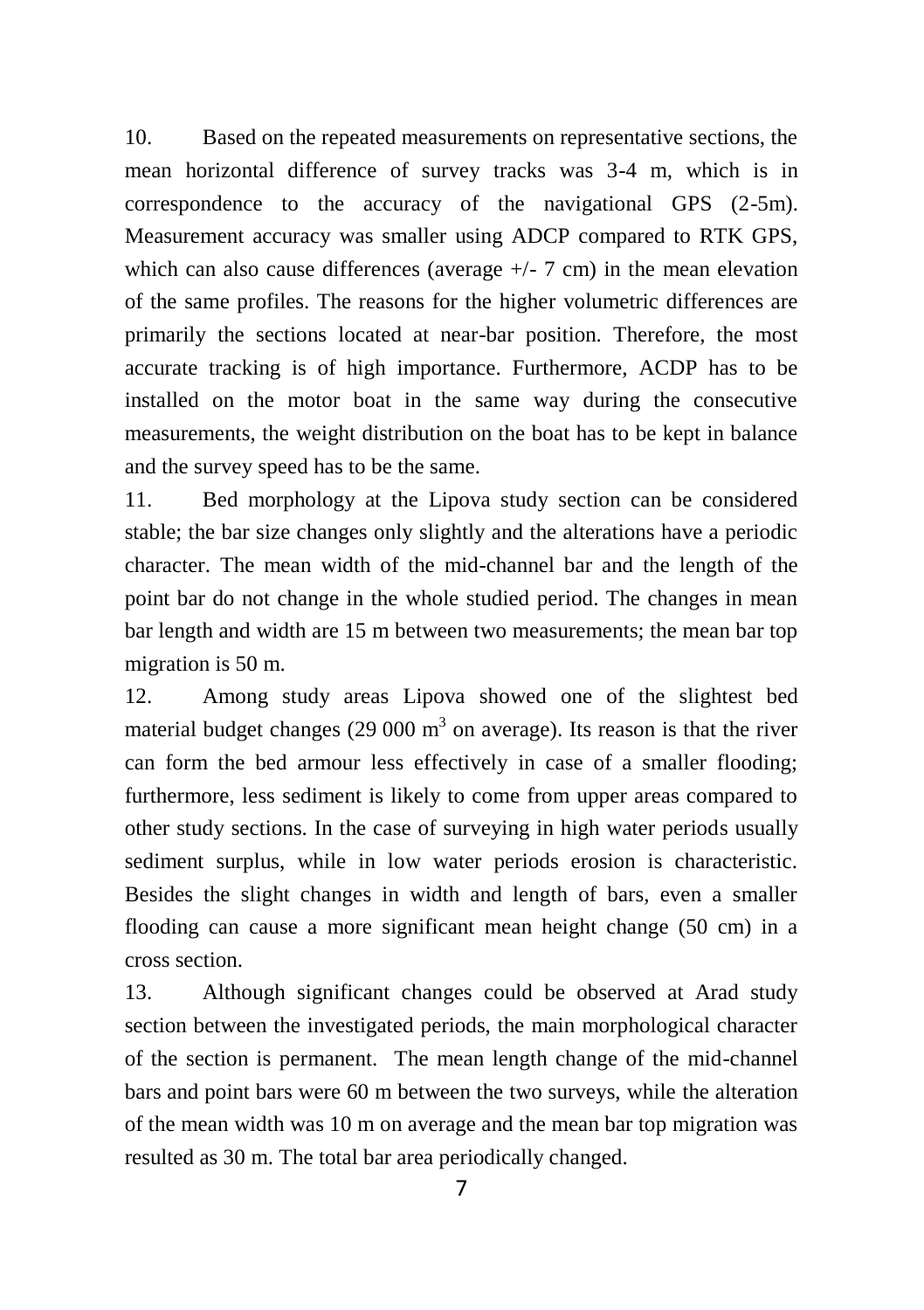14. The bed material budget change was higher at Arad  $(49 000 \text{ m}^3 \text{ on } 1)$ average) compared to Lipova section. The sediment surplus, observed in the first two years, later showed a continuous decline surveying at low or even high water periods. The possible reason for the decrease is the less amount of sediment arriving from upper areas, which causes the river to erode the area. A further reason can be that there were no relatively large channelchanging floods, characterised by high sediment transporting capacity, in the investigated period, thus bed armour could form. Furthermore, a major factor can be the continuous sand and gravel quarrying from the river bed upstream of Arad, as a result of which the amount of transported sediment also decreases in the river, thus erosion potential increases. This change is demonstrated by the above mentioned bed material budget opposed to Lipova, since in high water periods erosion is characteristic, not accumulation.

15. The morphological character of the Pecica study section is considered stable based on the assessments. Thalweg is located along the left bank, while side bars can be found along the right bank; their length and width changes continuously in the studied period. The mean length and width change was 40 m and 5 m between the two surveys, the mean bar top migration was 30 m.

16. The amount of reworked sediment at Pecica is similar to Lipova study section (29 000  $m<sup>3</sup>$  on average). In addition, similar changes to Arad study section were observed in the second part of the studied period: the initial periodic changes are replaced by a continuous erosion, which is also reflected by the alteration in morphology and mean height of the cross sections. A significant difference compared to the previously presented study areas is that the river reworks here not only the sediment arriving from upper areas, but in the lack of bed armour it also disrupts the channel bed along the thalweg, which leads to incision. The possible reason for this is the finer grain size of the sediment compared to Arad or Lipova. Without significant, bankfull floods further erosion is likely to occur in the future.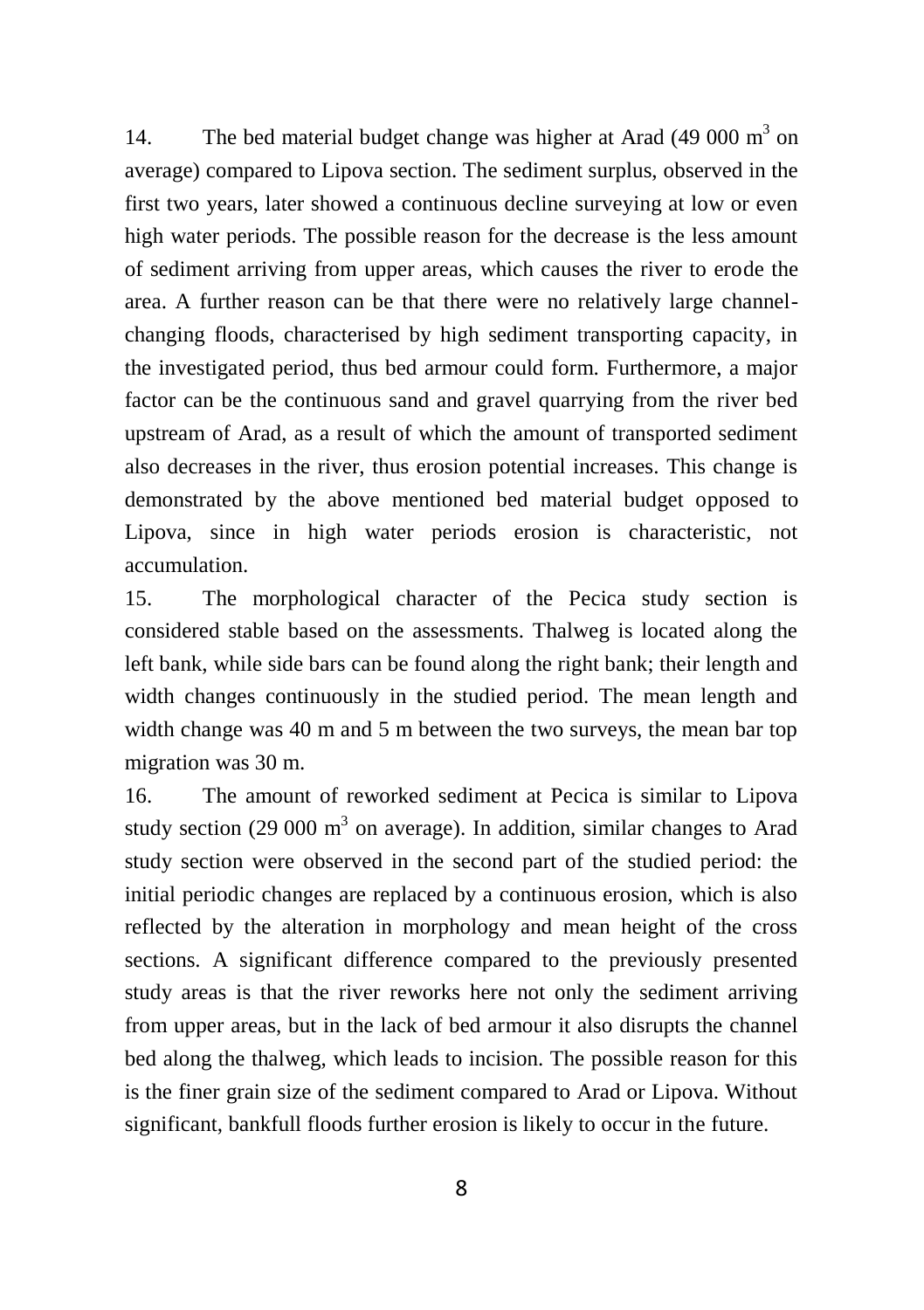17. The section near Apátfalva shows higher variability compared to the other study sites. Among the examined river sections, the most significant morphological changes occurred here. The development of side bars is continuous in the whole investigated period, and the mean bar top migration is 75 m. The change of mean bar length is 60 m, while mean width is 15 m between two surveys. As a result of the continuous migration and replacement of bars the direction of the thalweg also changes.

18. Based on the morphological changes in the study section the amount of reworked bed material is also significant  $(63\ 000\ \text{m}^3)$  on average) at Apátfalva. Accumulation can be detected in low water periods and after surveys following floods, while erosion can be experienced until low water survey after floods. In the case of consecutive floods occasionally erosion or accumulation prevails, however, the average change shows similar values. The absolute amount of reworked bed material is the highest in low water period or in case of consecutive floods. The changes have a cyclic character, thus erosion is usually followed by accumulation. This process can be fostered that the finer grain size of sediment, characteristic for this section can be transported by the river in case of smaller floods, furthermore, if appropriate amount of sediment from upper areas is available.

#### **4.3. Temporal changes of bed material budget**

19. The assessment of the channel dynamics along a longitudinal section revealed that a continuous change is characteristic for the sections at Lipova, Arad and Pecica, and its rate is constantly increasing by applying wider temporal scale, which is not influenced by the hydrological conditions (e.g. water level). The direction and rate of the changes reflect slight incision or accumulation on all river sections. Based on the morphological changes and the bed material budget Lipova faces rather accumulation, while on the contrary incision is characteristic at Pecica and Arad.

20. On the study area near Apátfalva the assessment of the absolute bed material budget revealed a cyclic rearrangement, thus, a dynamic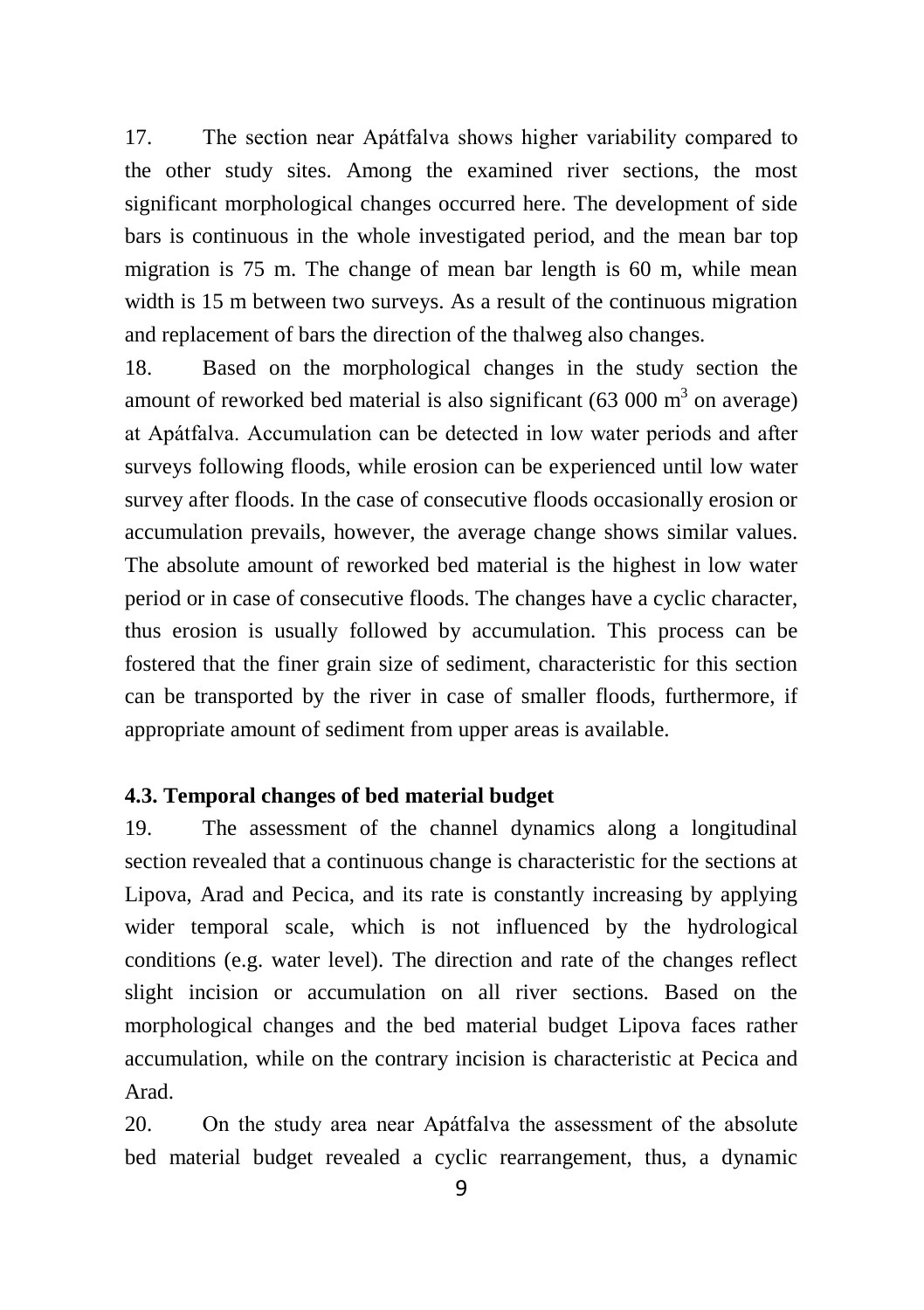balance is characteristic for the section. The duration of the maximal rework within the sediment cycle is approximately 18 months, which reflects the return period of the significant bankfull floods. A cycle, involving erosion and accumulation processes, has an average duration of 38-40 months.

### **4.4. Spatial changes of bed material budget in relation with the gravel and sand quarrying**

21. The assessment of the absolute bed material budget along the longitudinal section revealed that the amount of reworked sediment, normalised to 1 rkm, was the slightest at Lipova ( $\sim 15000 \text{ m}^3$ ), followed by Arad and Pecica ( $\sim 25000 \text{ m}^3$ ) and Seitin ( $\sim 38000 \text{ m}^3$ ) and the highest values were observed at Apátfalva ( $\sim 65,000 \text{ m}^3$ ). Based on the resulted data and the morphological changes mainly accumulation occurred on the study section at Lipova, however, in case of Arad and Pecica erosion could already be detected. It is likely that gravel and sand quarrying upstream of Arad has significant impact on bed material budget due to the experienced significant erosion processes downstream the extraction. It can also be observed on the section downstream of Pecica resulting in accelerated meander development, where based on the results of the longer-term change assessments erosion is also significant (estimated 150 000  $\mathrm{m}^3/\mathrm{y}$  between 2006 and 2010). All these contribute to increasing sediment amount on the lower parts of the lowland section, evolving a dynamic, cyclic change in the bed material budget, which is also followed by a morphological change.

22. Based on the results of the short-term hydromorphological assessments the similar development of the Lipova section is likely to occur in the future. Arad and Pecica study sections can be significantly influenced by the quarrying. In the middle part of the lowland section erosion, observed at Arad and Pecica in the second part of the investigation period, can continue, which can be further intensified by the large scale gravel and sand quarrying on the upper sections. If the river can not provide enough sediment from the upper and middle sections towards the lower sections, the decreased amount of sediment can contribute to the termination of the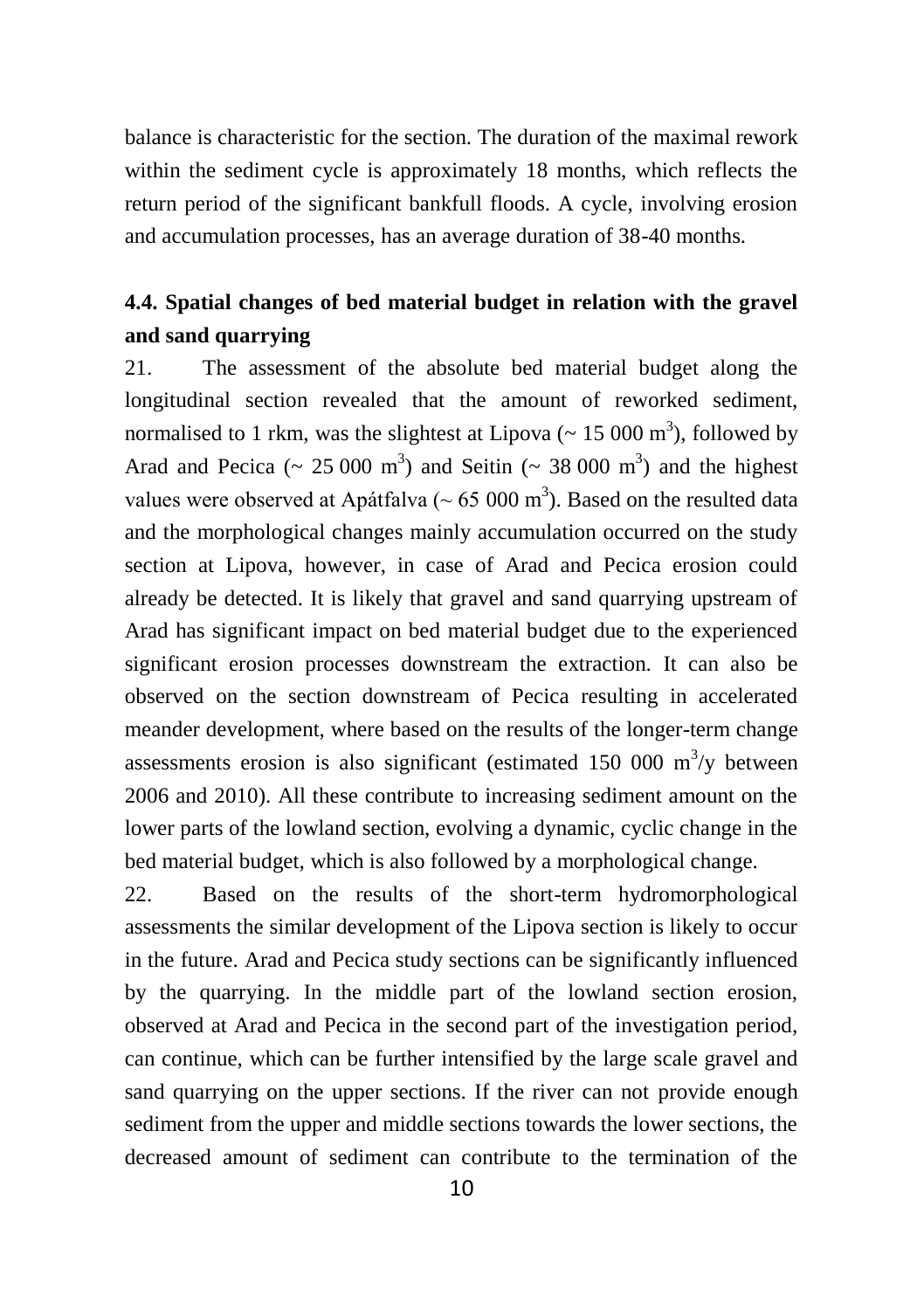current dynamic balance. Therefore, further monitoring of the area and change tracking are of high importance, which can be achieved by the measurement and data processing methodology developed within this research.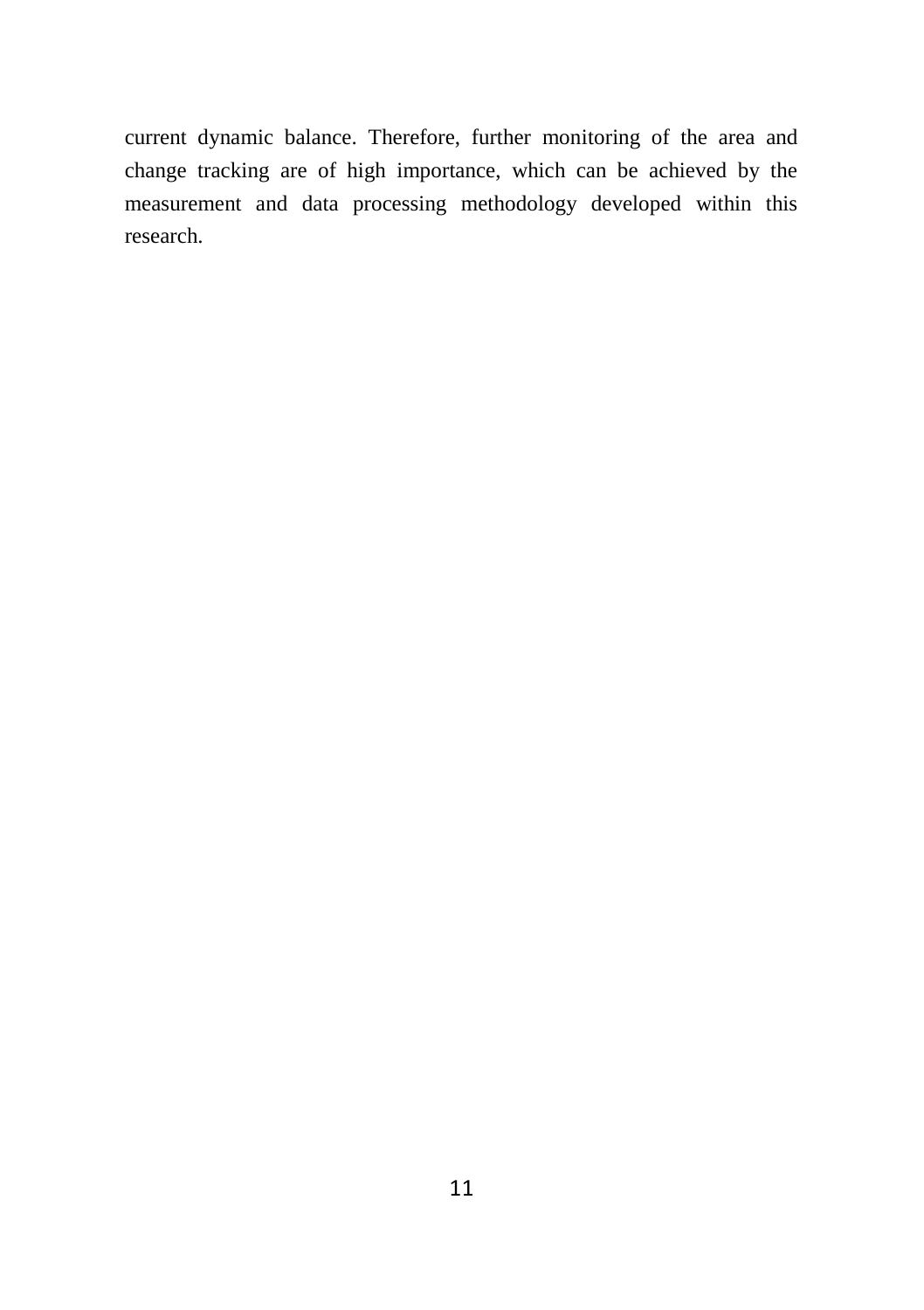#### **Publications in relation with the dissertation**

- **Tamás Právetz**, György Sipos, Zsuzsanna Ladányi 2017. Assessment of possible uncertainties arising during the hydromorphological monitoring of a sand-bedded large river. *Journal of Environmental Geography* 10:(3- 4) pp. 27-33.
- Fabian TIMOFTE, Alexandru ONACA, Petru URDEA & **Tamas PRAVETZ** 2016. The evolution of Mures channel int he lowland section between Lipova and Nadlac (int he last 150 yeras), assassed by GIS analysis. *Carpathian Journal of Earth and Environmental Sciences.*  Volume 11. No. 2, p. 319 - 330.
- **Právetz Tamás**, Sipos György, 2014. Mederanyag egyenleg változásának vizsgálata hidromorfológiai felmérések segítségével a Maros síksági szakaszán, *Hidrológiai Közlöny.* 94/2, 35-40.
- György Sipos, **Tamás Právetz**, Tímea Kiss, Ardelean Florina 2014. Fluvial responses to past and present human impacts on the lowland section of river Maros, Hungary-Romania, British Geomorphological Society Manchester, 1-3. September 2014.
- Sipos György, **Právetz Tamás**, Katona Orsolya, Ardelean Florina, Fabian Timofte, Alexandru Onaca, Kiss Tímea, Kovács Ferenc, 2013. A folyamatosan változó Maros - Mure§ul, un ráu mereu in schimbare - The ever changing river. In A Maros folyó múltja, jelene, jövője, Szegedi Tudományegyetem Természeti Földrajzi és Geoinformatikai Tanszék, Szeged (FUTUMAR, ISBN 978-963-306-213-5)
- **Tamás Právetz**, György Sipos, Orsolya Katona, Tímea Kiss, Petru Urdea, Ardelean Florina, Alexandru Onaca 2013. Investigation of bed sediment household ont he lowland section of River Maros, Romania-Hungary. In: Ján Novotny, Milan Lehotsky, Zofia Raczkowska, Zora Machová (ed.) Book of Abstracts and Excursion guide. Carpatho-Balkan-Dinaric Conference on Geomorphology. Geomorphologica Slovaca et Bohemica. Vol. 2013/1, 66.